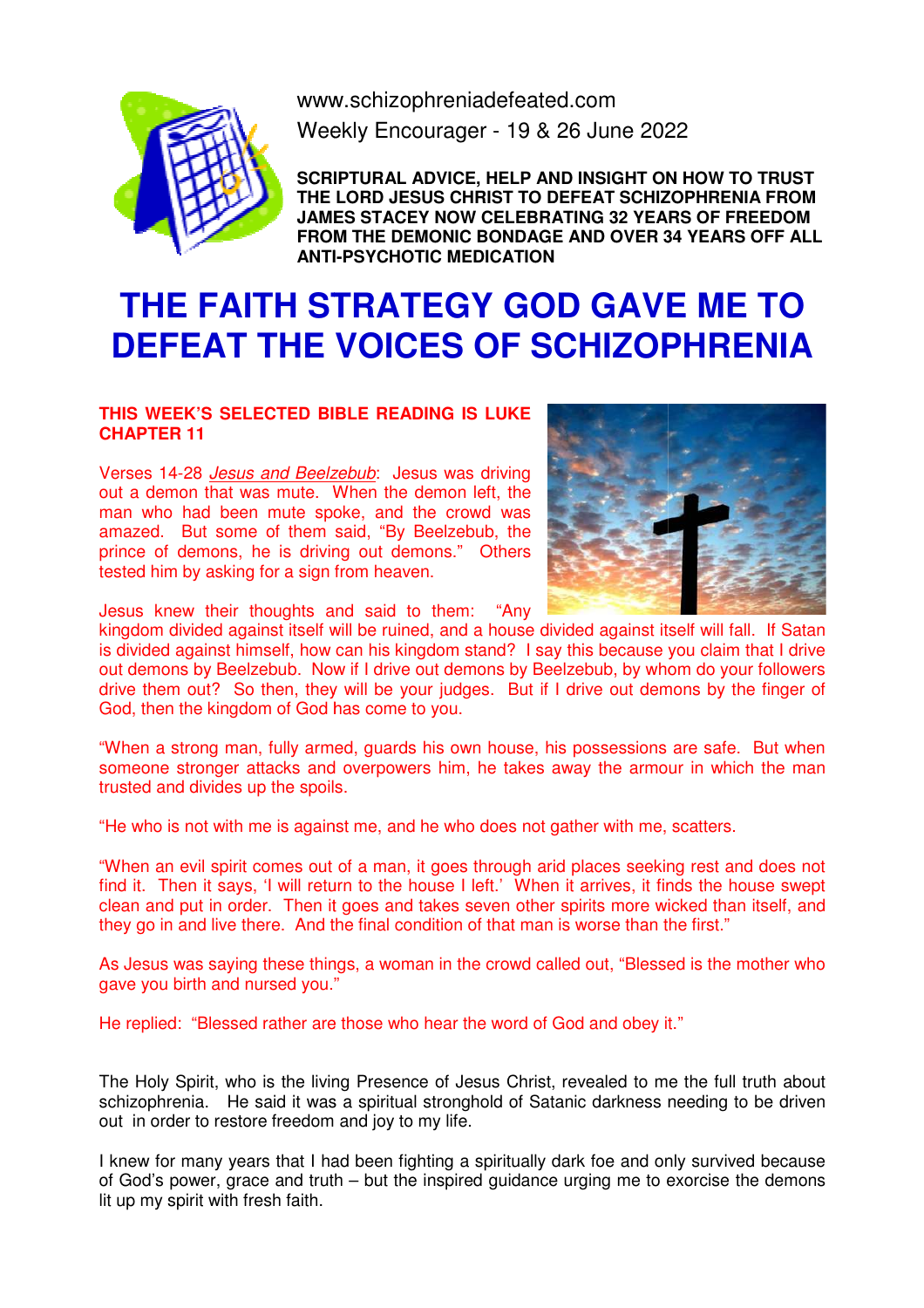When Jesus is "guiding you into all truth", as stated in John's Gospel 16:13, you know it's time to obey what He reveals in your heart and mind. The personal ministry of the Holy Spirit is so vital to every Christian suffering with schizophrenia both in setting you free and keeping you free.

I believed the Scriptures and the words of Jesus – and armed with this revelation proceeded to obey the Holy Spirit. This resulted in a glorious victory over Satan by Jesus Christ in my life over 32 years ago.

It didn't matter to me in the slightest that my psychiatrist, or the medical world, would agree with what God was saying about the condition they were treating me for. It was high time for the living power of Jesus to come to my aid, fight for me and bring much-needed freedom.

The specific revelation about schizophrenia was a long time in coming – about 26 years in fact. Throughout that period I was a survivor leaning hard on the words of Jesus Christ and other scriptures while praying at every opportunity. Often I was too tired to pray effectively and can testify how God kept me, held me and protected me over so many years.

I stand amazed just thinking about how long it took for the full revelation of schizophrenia to dawn on my life. My mind was held in such a strong vice with delusions and voices playing a constant part that nothing penetrated to the depth I needed – UNTIL through the power of prayer from many friends, God revealed the magnitude of the demonic bondage, stirred my spirit and began to help me stage a valiant fight to be free.

Between the months of February and May in 1990, after attending "The Battle Belongs To The Lord" conference in Brighton held by Ellel Ministries, a mighty change began to take place in my life. I resolved at all costs to drive out the intruding forces from my life for good, saying to God one day in the toilets at work: "I am going to come here to pray and fast until you break the power of this bondage over my life." It became a daily assignment involving rising at 5 a.m. to have two hours of waiting on God before going to work. I used my tea breaks and dinner breaks at the office to pray and fast hiding myself away in the toilets on three floors. The demons in my life were beginning to fear as Satan's hold over my life was coming to an end.

The prayers of committed friends resulted in more light and truth coming from the Holy Spirit. I knew that in order for the demons to be ousted, I must know a faith within that conquers through the power of the Holy Spirit. Above all, I needed to possess the authority given by Jesus Christ which He is always wanting to bestow on His followers. The life of prayer I sort to live even during my normal working day released the fresh power of the Holy Spirit and a growing confidence of heading for a freedom within the grasp of believing faith.

THE SPIRIT OF JESUS CHRIST IS STRONGER THAN A SCHIZOPHRENIC DEMONIC SPIRIT: Although you are a believer in the Lord Jesus Christ and know that He is "stronger than Satan and sin", this truth may not be "powerfully alive" in your spirit. Being on medication can so numb the truth you know about God as feelings can make your mind passive. But truth about the God and Father of our Lord Jesus Christ NEVER changes. He is eternally the One and Only True God. Whether you or I feel in a dejected mood does not alter the truth about God. As stated above, it took me many years before the Holy Spirit began to quicken my faith in Him to a degree that I was in a position to fight for my freedom and win it. You may feel that you are always facing an uphill battle and missing out on knowing the power of the Holy Spirit but never give in. Keep reading the Bible in faith and praying as much as you can; remember you need the help of Christians to support you in prayer, so don't be slow in asking for their help. Christians with any compassion and insight into your condition should be drawing near to you to give their help; ask the Lord to lead you to those who can assist you in prayer. Where living faith is quickening believers in Jesus, you are more likely to get the support you need. Do hold on to the Lord Jesus Christ no matter how little faith you have - as your persistence in seeing that faith grow will astound you! Jesus can so bring a mighty change in your life that you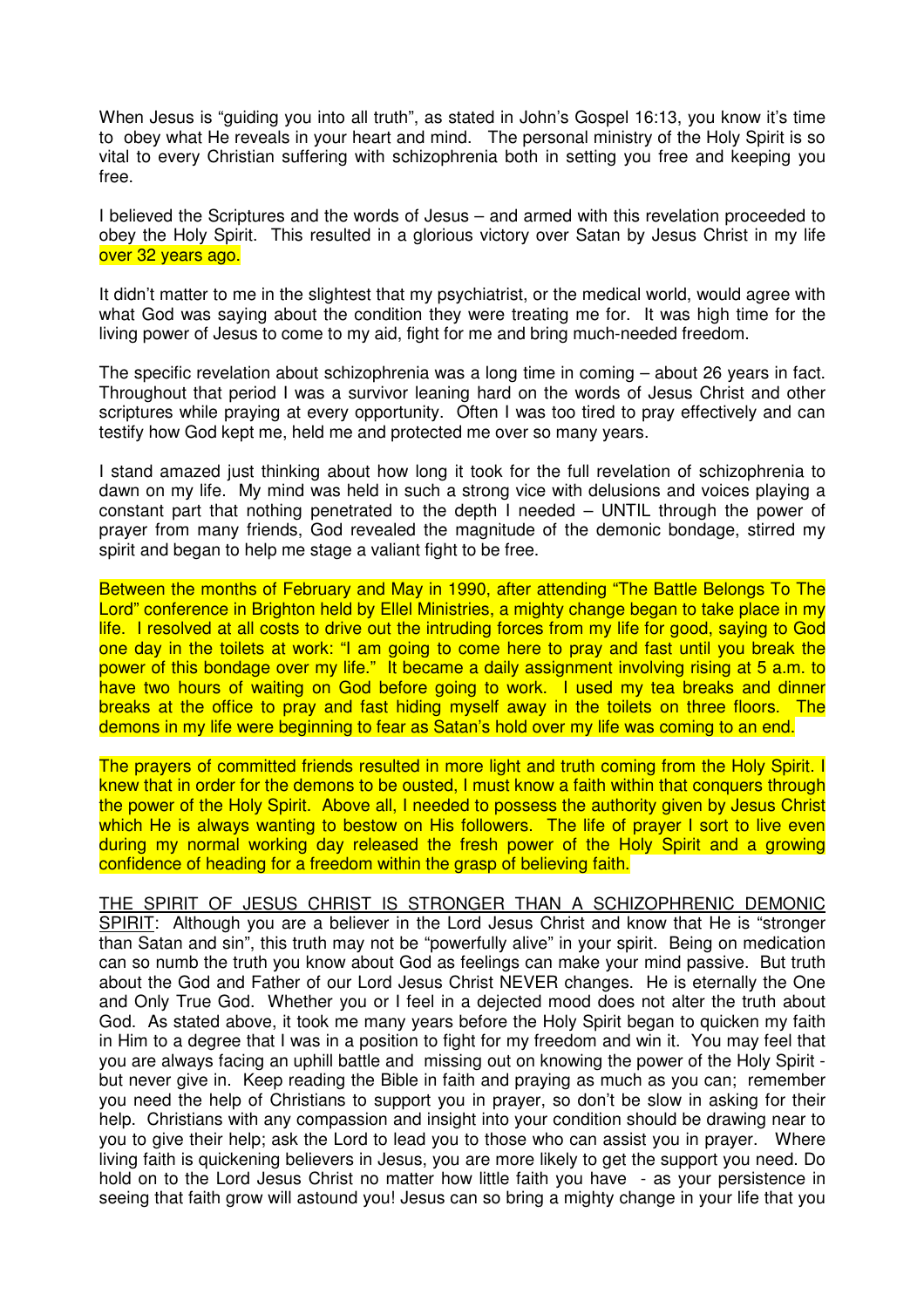will be amazed at the power of God fighting with you. When faith is increased by Jesus you are no longer in a position to tolerate a demonic presence in your life. You are ready and equipped to burst the prison gates around your mind with the help of Jesus. Keep conquering faith in Him intact at all costs.

JESUS STRESSES THE IMPORTANCE OF BINDING THE STRONGMAN BEFORE CASTING HIM OUT: The presence of a schizophrenic demon in your life falls under the category described by Jesus as a strongman. There are often other demons present as part of a "nest" of spirits with the ruling spirit being the schizophrenic one. My fight was so long and hard because a religious spirit and a spirit of suicide were part of the "nest". All three worked together to bring about my downfall and destruction, but praise God the power of Jesus Christ was well able to prevent their combined power succeeding. He gave such a mighty deliverance to me on May Day 1990 that all three demons received their marching orders and fled at once. But we need to heed the words and instruction of Jesus. I was only in a position to bind the strongmen in my life after finding fresh power in God and knowing my authority in Jesus to go ahead and do it, knowing that the subsequent action was to cast them out. When your faith is active in Jesus Christ and the confidence of the Holy Spirit is upon you, power is present to resist Satan, bind up and evict any evil presence in your life. Invite the light and truth of the Holy Spirit into every area of your life to reveal and expose spiritual darkness. It will not be able to hide because the searchlight of God will put His finger on everything. Casting demons out in self-deliverance is encouraged when you know there is a dark presence that has made a surreptitious intrusion into your life. Rely on the Holy Spirit to quide you and remain faith-filled and confident in Jesus as you proceed to welcome His authority and power into your life, confirmed by the Scriptures. God wants us free and living in his victory purchased at Calvary and has made every provision for us to conquer the powers of darkness – so seek the power of the Holy Spirit to see that wonderful change brought about in your life.

KEEP YOUR FREEDOM ONCE THE DEMON OF SCHIZOPHRENIA HAS BEEN CAST OUT! From His words contained in verses 24-26, Jesus highlights the importance of keeping free once a demonic intruder has been cast out. The warning He gives is for all who have struggled to get free of demonic strongholds. If you have been exercising faith and prayer in Jesus to set you free then when it happens, continue living in the power of the Holy Spirit. He will remind you of the need to walk in the light of God and to value His precious gift of freedom. I remember that after the Lord brought healing and deliverance in a matter of minutes, I was gloriously free. All the striving and internal fighting to get there was now over and I enjoyed a precious new rest in Christ. But I knew too that I had to abide in Jesus and continue walking in His light through the Scriptures. This is doubly important if you start on the road to help others who are in the position you were once in. Early on after deliverance, a friend asked me this question: "How can you be so confident that having been set free by Jesus, you will remain free". I replied: "The power of the Holy Spirit can perform both. I am not going to let go of the power of Jesus every day now that He has set me free." Praise God for such a mighty victory Jesus Christ obtained for all who are battling mental harassment and demonic oppression. I trust you will know His triumph in your life in all its fullness.

**The purpose of bringing out a Weekly Encourager is to highlight the promised hope there is in the Lord Jesus Christ defeating schizophrenia. Our Archive file copies contain scriptural advice, insight and help designed to give encouragement to those like yourself struggling for long sought-after freedom – so do make use of the facility provided, asking God to reveal His truth to you from the various messages. May He richly provide all you need to bring you out of the prison house of schizophrenia into His most glorious freedom! HE IS ABLE!** 

> Let me no more my comfort draw, From my frail hold of Thee. In this alone rejoice with awe, THY MIGHTY GRASP OF ME!

> *John Campbell Sharp (1819-1885)*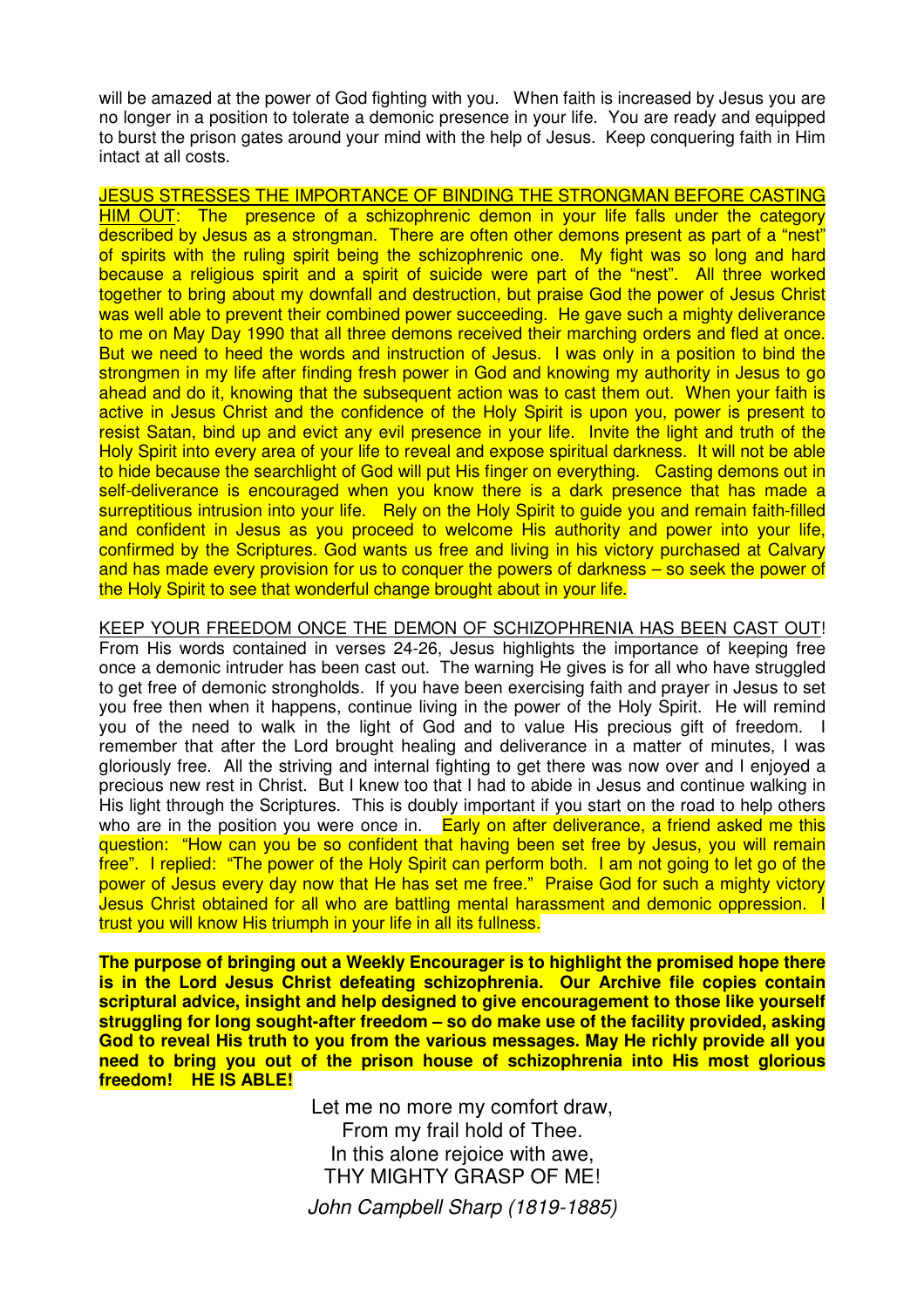*IF YOU HAVE NEVER INVITED JESUS CHRIST INTO YOUR LIFE, AND WISH TO, DO PRAY THE FOLLOWING PRAYER WITH ALL YOUR HEART: "Lord God Almighty, I approach you in the name of your Son, Jesus Christ. I know I have sinned in my thoughts, words and actions.There are so many good things I have not done. There are so many sinful things I have done. I am truly sorry for the sinfulness in my life, but most of all I acknowledge the sin that separates me from you. I accept the death of Jesus on the Cross to redeem me and extend the gift of eternal life. Gratefully, I give my life back to you as I now ask you to come into my life. Come in as my Saviour and Lord and cleanse me. Come in as my Lord to control me. Come*  with the strength of your grace and the power of your Spirit to defeat the evil spirit of *schizophrenia that troubles me. Now you have set my spirit free, pour your delivering and healing power into my life as I take authority in the name of Jesus through the power of his blood over the intruding force. I assert your ownership of my life and resist any legal right that the devil seeks to hold over my life and bind up and expel any evil presence. I believe that my mind can be completely set free and my whole life enjoy the total freedom of Jesus. Amen.* 

#### **FOR FURTHER READING: SEE WEEKLY ENCOURAGER ARCHIVE FILE**

**2021** 12 September – Praising God Is A Mighty Weapon In Driving Out Schizophrenia

**2020** 11 October – Meeting God Early Will Keep Advancing Your Fight To Become Free

**2019** 16 June – How God Can Use The Affliction Of Schizophrenia To Bring Hope To Others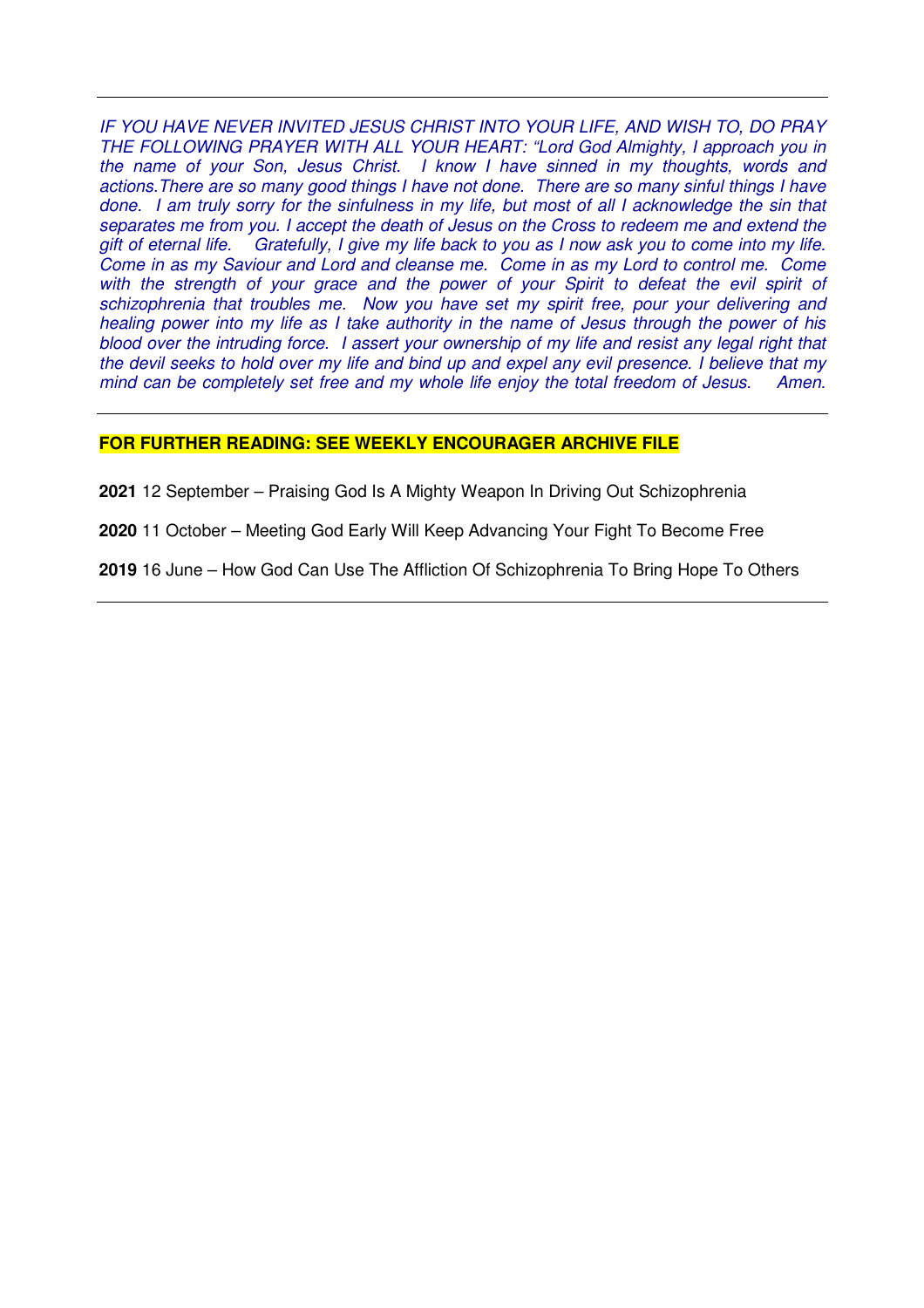## **PROCLAMATION** TO OVERCOME THE DEVIL

I testify to Satan personally as to what the word says the blood does for me: 1

Through the blood of Jesus, I am redeemed out of the hand of the devil.<sup>2</sup>

Through the blood of Jesus, all my sins are forgiven.<sup>2a</sup>

The blood of Jesus Christ, God's Son, continually cleanses me from all sin.<sup>3</sup>

Through the blood of Jesus, I am justified, made righteous, just-as-if-I'd never sinned. 4

Through the blood of Jesus, I am sanctified, made holy, set apart to God.<sup>5</sup>

My body is a temple of the Holy Spirit, redeemed, cleansed, by the blood of  $Iessus. 6$ 

Satan has no place in me, no power over me, through the blood of Jesus.

-by Derek Prince

#### <sup>1</sup> Revelation 12:11

"And they overcame him by the blood of the Lamb [Jesus Christ], and by the word of their testimony, and they did not love their lives to the death." [That is, they testified to what the Word of God says about the blood of Jesus.]

#### <sup>2</sup> Ephesians 1:7

In Him we have redemption through his blood, the forgiveness of sins, according to the riches of his grace . . .

#### <sup>2a</sup> Psalm 107:2

Let the redeemed of the Lord say so, Whom He has redeemed from the hand of the enemy . . .

#### 3 1 John 1:7

But if we walk in the light as He is in the light, we have fellowship with one another, and the blood of Jesus Christ His Son cleanses us from all sin.

#### <sup>4</sup> Romans 5:9

Much more then, having now been justified by His blood, we shall be saved from wrath through Him.

#### <sup>5</sup> Hebrews 13:12

Therefore Jesus also, that He might sanctify the people with His own blood, suffered outside the gate.

## <sup>6</sup> 1 Corinthians 6:19-20

Or do you not know that your body is the temple of the Holy Spirit who is in you, whom you have from God, and you are not your own? For you were bought at a price; therefore glorify God in your body and in your spirit, which are God's.

## **WEEKLY ENCOURAGER 3 & 10 JULY 2022**

## **TRUSTING IN THE LORD JESUS CHRIST WITH ALL YOUR HEART WILL KEEP YOUR SANITY AND WIN FREEDOM OVER SCHIZOPHRENIA**

#### THIS WEEK'S SELECTED BIBLE BEADING IS MATTHEW CHAPTER 9 Verses 18-33

A Dead Girl and a Sick Woman While he was saying this, a ruler came and knelt before him and said. "My daughter has just died. But come and put your hand on her, and she will live." Jesus got up and went with him, and so did his disciples.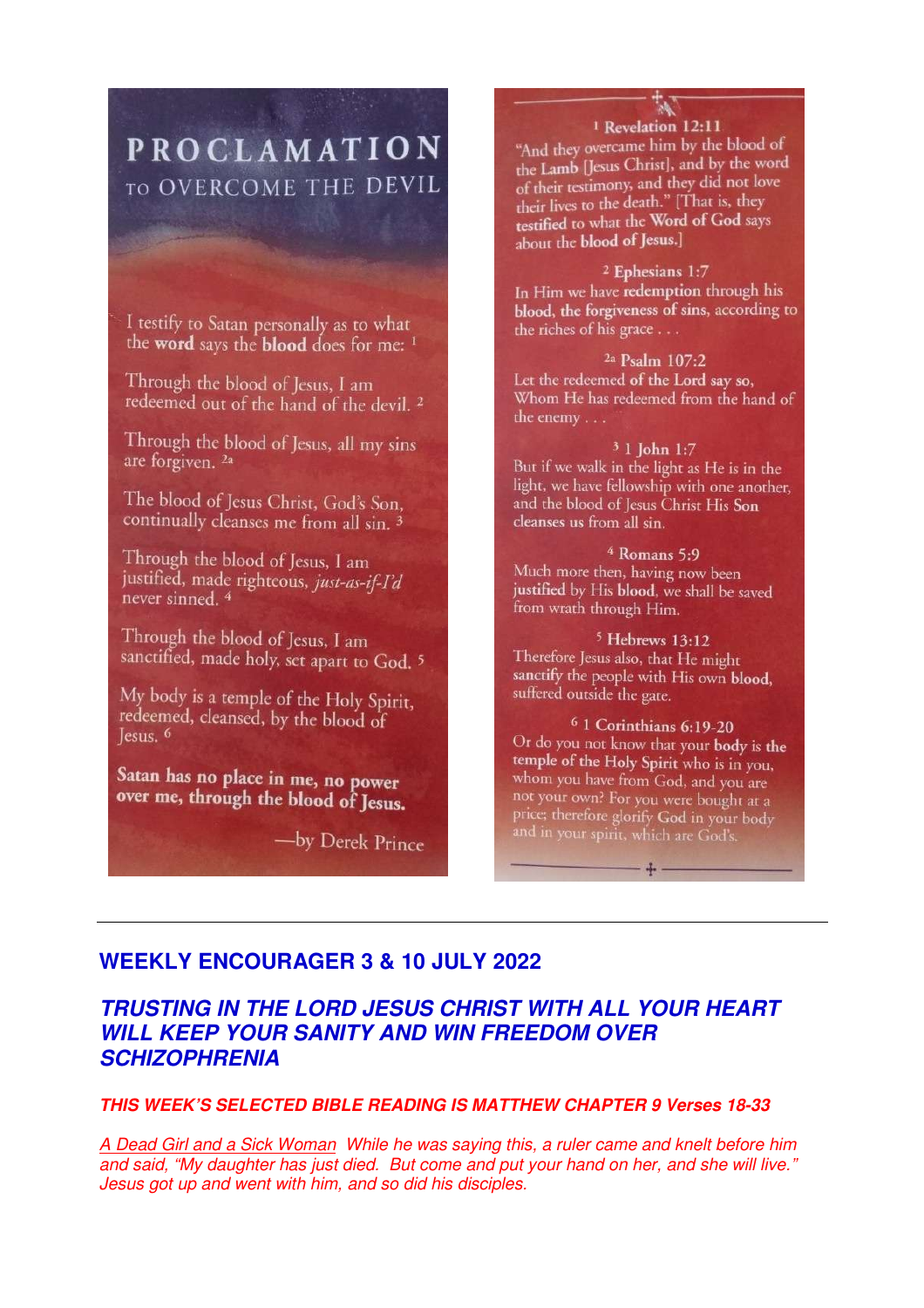*Just then a woman who had been subject to bleeding for twelve years came up behind him and touched the edge of his cloak. She said to herself, "If I only touch his cloak, I will be healed."* 

*Jesus turned and saw her. "Take heart, daughter," he said, "your faith has healed you." And the woman was healed from that moment.* 

*When Jesus entered the ruler's house and saw the flute players and the noisy crowd, he said, "Go away. The girl is not dead but asleep." But they laughed at him. After the crowd had been put outside, he went in and took the girl by the hand, and she got up. News of this spread through all that region.* 

*Jesus Heals the Blind and Mute As Jesus went on from there, two blind men followed him, calling out, "Have mercy on us, Son of David!"* 

*When he had gone indoors, the blind men came to him, and he asked them, "Do you believe that I am able to do this?"* 

*"Yes, Lord," they replied.* 

*Then he touched their eyes and said, "According to your faith will it be done to you", and their sight was restored. Jesus warned them sternly, "See that no-one knows about this". But they went out and spread the news about him all over that region.* 

*There are many precious lessons taught by the Holy Spirit I seek to pass on to Christian schizophrenics – among the most important of which is learning how to trust in Jesus Christ.* 

*It would help and assist you in your battle against the evil invading the mind, if you ask God to deposit faith into your heart that will make you strong to both survive and triumph.* 

*I am so grateful that God instructed me in the importance of having faith in Jesus Christ.* Learning that FAITH COMES BY HEARING THE WORD OF GOD, FAITH RESTS IN THE POWER OF GOD & FAITH TRIUMPHS IN THE VICTORY OF GOD provided a strong *resistance against the demonic spirit of schizophrenia.* 

*Graduate in Christ's school of faith by learning these vital truths and you will survive the onslaughts of schizophrenia, as well as triumph over the bondage in the power of God!* 

*Jesus Himself set such great store on having faith. In Matthew 21:21 it says: Jesus replied: "I tell you the truth, if you have faith and do not doubt, not only can you do what was done to the fig-tree, but also you can say to this mountain, 'Go, throw yourself into the sea,' and it will be done. If you believe, you will receive whatever you ask for in prayer."* 

*Jesus expects to see us living our lives with a vital, conscious faith in Him. He is often restricted and prevented from moving in the area of deliverance and healing through lack of faith. Can you see the importance of having active faith in Jesus? He commended those having faith who came to be healed when He was on earth. He still looks for the presence of precious faith in OUR lives.* 

*Remember that your life as a Christian is meant to be a life of faith, even though you suffer with schizophrenia. You are saved or born-again through having faith in Christ when through the operation of the grace of God you know your sins forgiven. More grace is received through faith. Be keen for the Holy Spirit to teach you that your life will greatly benefit in your quest to be free of schizophrenia as it is marked out by living, active, conscious faith in a Wonderful God who responds to precious faith!*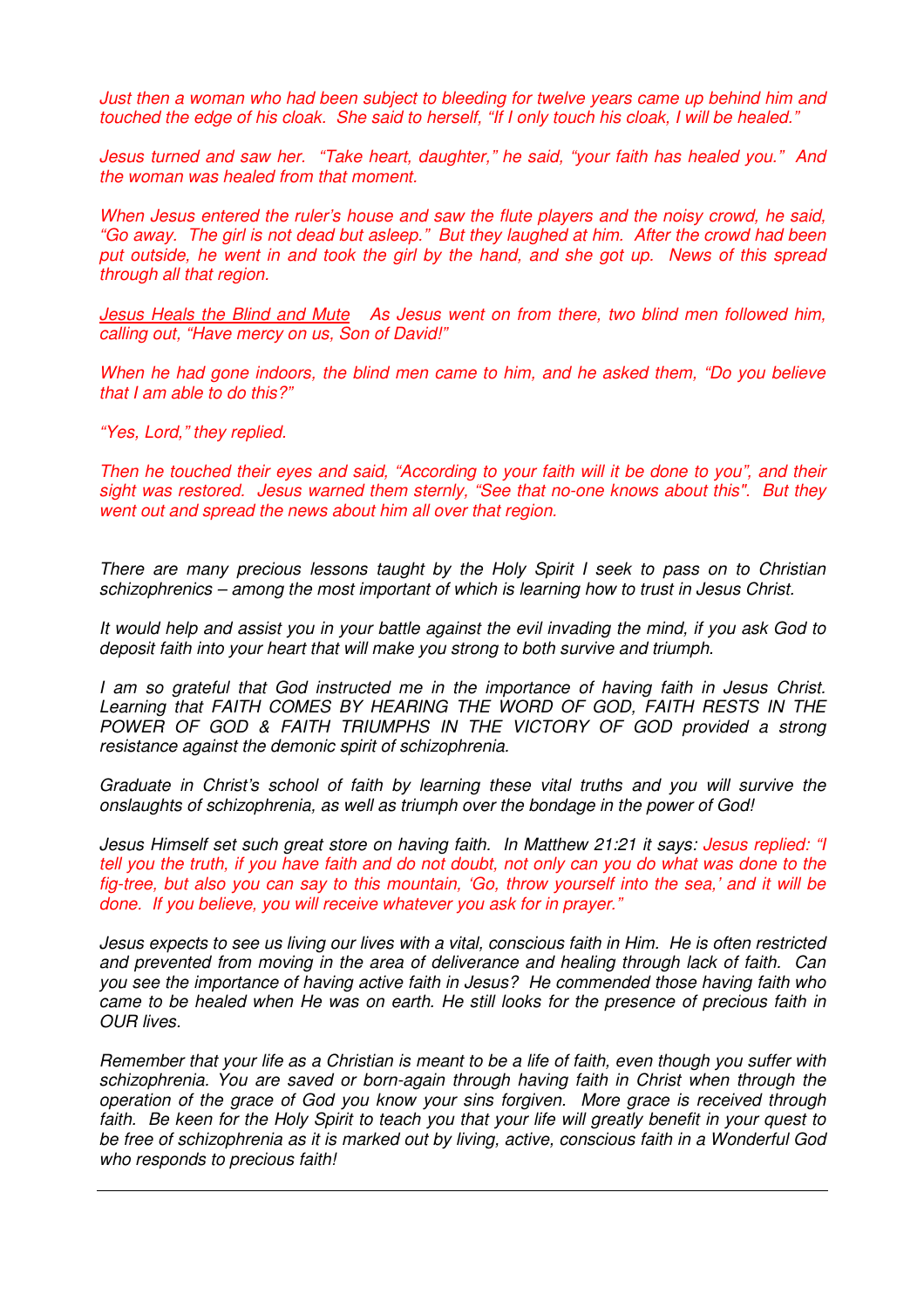A PRAYER OF HOPE FOR THOSE SUFFERING WITH SCHIZOPHRENIA: "I ord God Almighty, will you hear my prayer and make the sacrifice of your Son, Jesus Christ real to me. Wipe away my sins that were atoned for on the Cross of Calvary by Jesus in order that I might not have to die eternally. I believe that Jesus took all my sins and my sorrows and made them His very own and after three days He rose again from the dead and now makes intercession for me. By the power of His shed blood, I believe I am now set free and opened up to all the resources of His grace and power. I am looking forward to the day – why not today – when the evil bondage of schizophrenia surrounding my mind is totally defeated. I ask You, Heavenly Father, to help me drive out the dark, spiritual presence by the light and power of your conquering Holy Spirit's presence. I want to know the reality of the promise Jesus made that whoever follows him will not walk in darkness but will have the Light of Life. Make it happen for me, as I pray in the Mighty Name of Jesus, Amen.



## **GOOD NEWS!**

THE GOOD NEWS IS THAT THE **LORD JESUS CHRIST IS GOING TO RETURN TO EARTH TO SET UP HIS** OWN KINGDOM AND WILL REIGN **WITH RIGHTEOUSNESS AND JUSTICE!** 

**GOD WANTS US TO BE READY** FOR HIS COMING AND YOU CAN **BE PART OF THAT KINGDOM WHEN YOU ASK JESUS CHRIST. GOD'S ETERNAL SON, TO FORGIVE YOU OF YOUR SIN, WHICH IS PRIDE AND REBELLION AGAINST GOD.** 

**ACKNOWLEDGE HIM AS YOUR SAVIOUR AND LORD. THE DAY** YOU ACCEPT HIM INTO YOUR LIFE HE GIVES THE FREE GIFT OF ETERNAL LIFE AND HIS **EVERLASTING PEACE!** 

**WHAT NEXT? BUY A BIBLE FROM ANY BOOKSTORE AND SEARCH** THE TRUTH FOR YOURSELF. THE **BIBLE IS GOD'S WORD FOR US!** 

**DON'T DELAY! GO FOR IT!**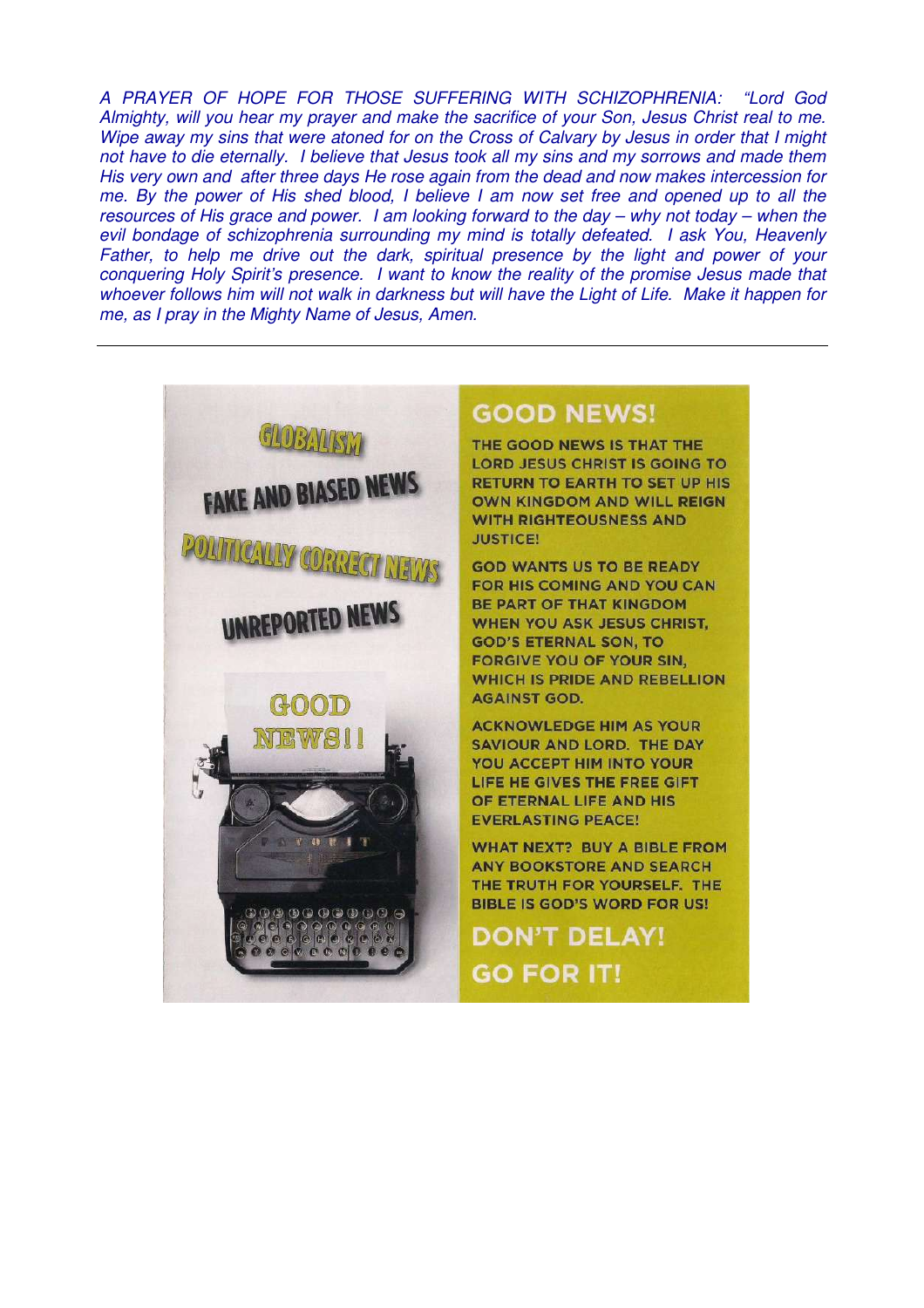#### **WHAT IS HAPPENING IN THE WORLD AT PRESENT?**

- 1. Violence and knife crime is on the increase, particularly in the west.
- 2. Family breakdown. Civil, ethnic and political unrest.
- 3. Deception growing confusion, regarding beliefs and gender identity.
- 4. Growing belief in Universalism all religions lead to God and no-one has the monopoly of TRUTH. A move to a one world religion.
- 5. People are sold into the lie of not giving offence to others, rather than upholding what they believe as truth, hence the rise of Political Correctness.
- 6. A move towards a One World government. The emergence of 'Deep State' with powerful secret societies, such as 'The Illuminati', manoevering across the world stage. Leaders in some secret societies dictate to country leaders who to put in power. Globalism is being promoted - through the irradication of country borders and nationhood.



- 7. Federal Reserve. This is a private bank and is not monitored. These bankers want to help control the world and the finance system. They originally took gold from the Americas into the Federal Reserve for safe keeping but never returned it.
- 8. Famines and unprecedented migration. Earthquakes - more in the 20th century than in the previous 19 centuries. Many wars across every continent with thousands of innocent people and children killed.
- 9. Climate change involvement is becoming completely dominant in people's hearts and minds. Some theological students in New York are confessing their sins to plants! A generation is emerging that is worshipping creation rather than God the creator!

## **WHAT DOES JESUS CHRIST, GOD'S SON, HAVE TO SAY ABOUT ALL THIS? QUITE A LOT!**

Jesus Christ's first coming was prophesied around 137 times in the Old Testament of the Bible hundreds of years before He was born in Bethlehem.<br>There are over 200 prophecies regarding His Second Coming in both the Old and New Testaments.

Jesus lived for around 33 years, was then falsely accused and suffered by dying on the Cross outside Jerusalem around 2,000 years ago. There He died for you and me and God's anger for our sin was placed on Him. After Jesus died. He was placed in a tomb and three days later came back to life. He went back to heaven but promised to return to earth to take those who love Him to be with Him forever.

Jesus said in Matthew's gospel, Chapter 24, that the following would take place before He returns to the earth:-

- 1. False Christs and false prophets will appear.
- 2. Wars and rumours of wars.
- 3. Famines and earthquakes which will be like the beginning of labour pains.
- 4. Those who are followers of Jesus Christ will be hated and even put to death.
- 5. An increase in wickedness across the earth.
- 6. Many will turn away from the truth and betrav each other.
- 7. Great distress unequalled from the beginning of the world until now - will occur. Jesus, speaking of Himself, said, " 'the sun will be darkened, the moon will not give its light; the stars will fall from the sky, and the heavenly bodies will be shaken.' At that time the sign of the Son of Man will appear in the sky, and all the nations of the earth will mourn because of Him. They will see the Son of Man coming on the clouds of the sky, with power and great glory. And he will send his angels with a loud trumpet call, and they will gather his elect from the four winds, from one end of the heavens to the other." (Matthew's gospel, Chapter 24:29-30). Why did they mourn? Because they were not prepared for His Coming!
- 8. Jesus warned His disciples to "keep" watch" and to be aware of the times in which we live. He said: "No-one knows about that day or hour, not even the angels in heaven, nor the Son but only the Father. As it was in the days of Noah, so it will be at the coming of the Son of Man." What was characteristic of those days? Violence and wickedness was rife and present in everyone's mind was only evil all the time.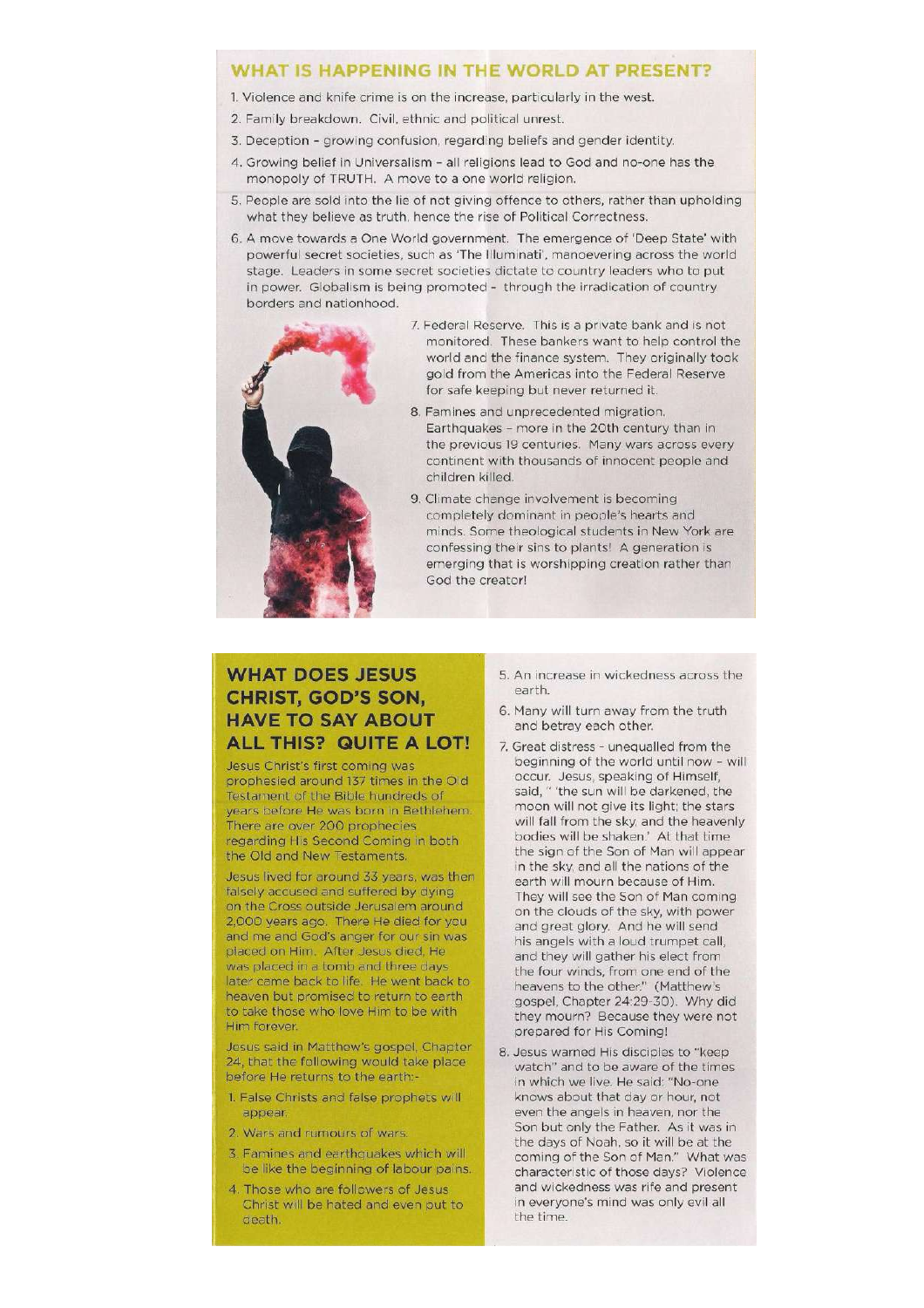**See below in the pictures BEFORE AND AFTER deliverance and healing, the visible difference made by the power of the Holy Spirit on my great day of freedom in May 1990.**



**BEFORE DELIVERANCE AND HEALING** showing the "gates of brass and

bars of iron" around my mind requiring the power of Jesus to shatter once and for all.



**THE GATES OF HELL SHALL NOT PREVAIL**  by Rebekah Laue of Pagosa Springs, Colorado, U.S.A.



**AFTER DELIVERANCE AND HEALING**  picture taken at 6.15 a.m. at Derby Railway Station five days after Jesus set me free, on my way to show Tina "her new man"

## **PROCLAMATION FOR GOD'S PROTECTION by Derek Prince**

**NO WEAPON** that is formed against me shall prosper and every tongue which rises against me in judgement I do condemn. This is my heritage as a servant of the Lord and my righteousness is from You, O Lord of Hosts. If there are those who have been speaking or praying against me, or seeking harm or evil to me, or who have rejected me, I forgive them. Having forgiven them, I bless them in the name of the Lord." \*

**NOW I DECLARE,** O Lord, that You and You alone are my God, and besides You there is no other – a just God and a Saviour, the Father, the Son and the Spirit – and I worship You!

**I SUBMIT** myself afresh to You in unreserved obedience. Having submitted to You, Lord, I do as Your Word directs. I resist the devil: all his pressures, his attacks, his deceptions, every instrument or agent he would seek to use against me. I do not submit! I resist him, drive him from me and exclude him from me in the Name of Jesus. Specifically I reject and repel: infirmity, pain, infection, inflammation, malignancies, allergies, viruses, and every form of witchcraft.

**FINALLY, LORD**, I thank You that through the sacrifice of Jesus on the cross, I have passed out from under the curse and entered into the blessing of Abraham whom You blessed in all things:\*\* exaltation, health, reproductiveness, prosperity, victory and God's favour. AMEN

\*see Matthew 5: 43-45; Romans 12:14 \*\*see Galatians 3:13-14; Genesis 24:1

We are continuing to insert in the Weekly Encourager some powerful Scriptures to read, memorise and meditate on for USE in your prayer battle to drive out the demon of schizophrenia. By so doing your confidence in the LORD JESUS CHRIST will grow because the words will impart "spirit and life" into your spirit, and so equip you in your fight for freedom to know the deliverance and healing of JESUS CHRIST.

(Jesus said): "I tell you the truth, anyone who has faith in me will do what I have been doing. He will do even greater things than these, because I am going to the Father. And I will do whatever you ask in my name, so that the Son may bring glory to the Father. You may ask me for anything in my name, and I will do it." John 14:12-14

"Surely God is my salvation; I will trust and not be afraid. The LORD, the LORD, is my strength and my song; he has become my salvation. With joy you will draw water from the wells of salvation." In that day you will say: "Give thanks to the LORD, call on his name; make known